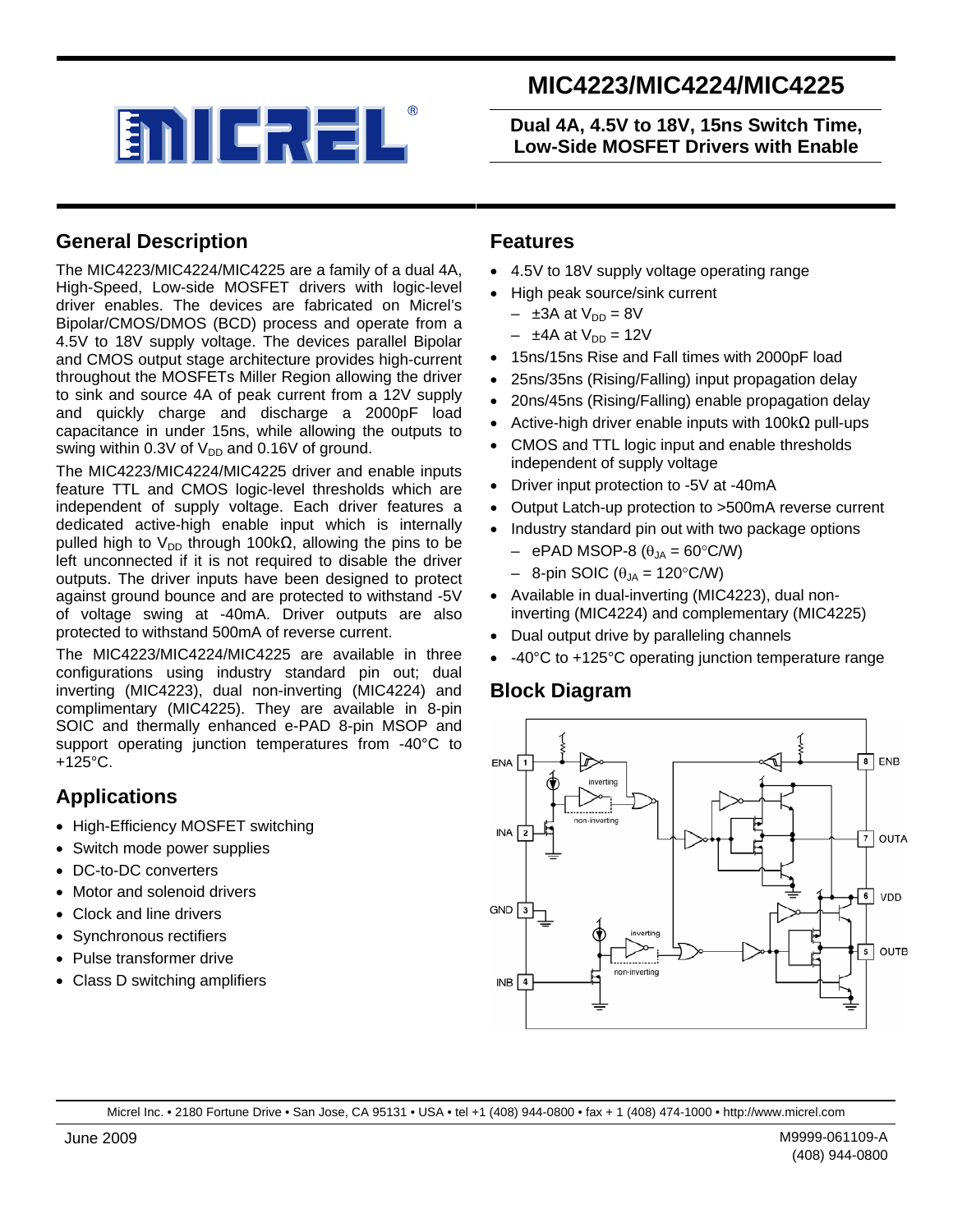### **Ordering Information**

| <b>Part Number</b> | Configuration             | <b>Junction Temp. Range</b>    | Package         | <b>Lead Finish</b> |
|--------------------|---------------------------|--------------------------------|-----------------|--------------------|
| <b>MIC4223YM</b>   | Dual Inverting            | $-40^\circ$ to +125 $^\circ$ C | 8-pin SOIC      | Pb-Free            |
| MIC4223YMME        | Dual Inverting            | $-40^\circ$ to +125 $^\circ$ C | 8-pin EPAD-MSOP | Pb-Free            |
| <b>MIC4224YM</b>   | Dual Non-inverting        | $-40^\circ$ to $+125^\circ$ C  | 8-pin SOIC      | Pb-Free            |
| MIC4224YMME        | Dual Non-inverting        | $-40^\circ$ to $+125^\circ$ C  | 8-pin EPAD-MSOP | Pb-Free            |
| <b>MIC4225YM</b>   | Inverting + Non-inverting | $-40^\circ$ to $+125^\circ$ C  | 8-pin SOIC      | Pb-Free            |
| MIC4225YMME        | Inverting + Non-inverting | $-40^\circ$ to +125 $^\circ$ C | 8-pin EPAD-MSOP | Pb-Free            |

## **Pin Configuration**



### **Pin Description**

| <b>Pin Number</b> | <b>Pin Name</b> | <b>Pin Function</b>                                                                                                                                                                                                                                         |
|-------------------|-----------------|-------------------------------------------------------------------------------------------------------------------------------------------------------------------------------------------------------------------------------------------------------------|
|                   | <b>ENA</b>      | Enable pin for output A. TTL/CMOS-compatible logic input. A logic-level high enables the<br>device. An internal pull-up enables the part if pin is open. A logic-level low disables the device<br>and the output will be low regardless of the input state. |
| $\mathfrak{p}$    | <b>INA</b>      | Control Input A: TTL/CMOS-compatible logic input. Connect to V <sub>DD</sub> or ground if not used and<br>connect ENA to ground to disable driver A.                                                                                                        |
| 3                 | <b>GND</b>      | Ground                                                                                                                                                                                                                                                      |
| 4                 | <b>INB</b>      | Control Input B: TTL/CMOS compatible logic input. Connect to $V_{DD}$ or ground if not used and<br>connect ENB to ground to disable driver B.                                                                                                               |
| 5                 | <b>OUTB</b>     | Output B: Parallel Bipolar/CMOS output.                                                                                                                                                                                                                     |
| 6                 | <b>VDD</b>      | Voltage Supply Input: +4.5V to +18V                                                                                                                                                                                                                         |
|                   | <b>OUTA</b>     | Output A: Parallel Bipolar/CMOS output.                                                                                                                                                                                                                     |
| 8                 | <b>ENB</b>      | Enable pin for output B. TTL/CMOS-compatible logic input. A logic-level high enables the<br>device. An internal pull-up enables the part if pin is open. A logic-level low disables the device<br>and the output will be low regardless of the input state. |
| <b>EP</b>         | <b>GND</b>      | Exposed thermal pad for ePad MSOP package only (Not available on SOIC-8L package).<br>Connect to ground. Must make a full connection to the ground plane to maximize thermal<br>performance of the package.                                                 |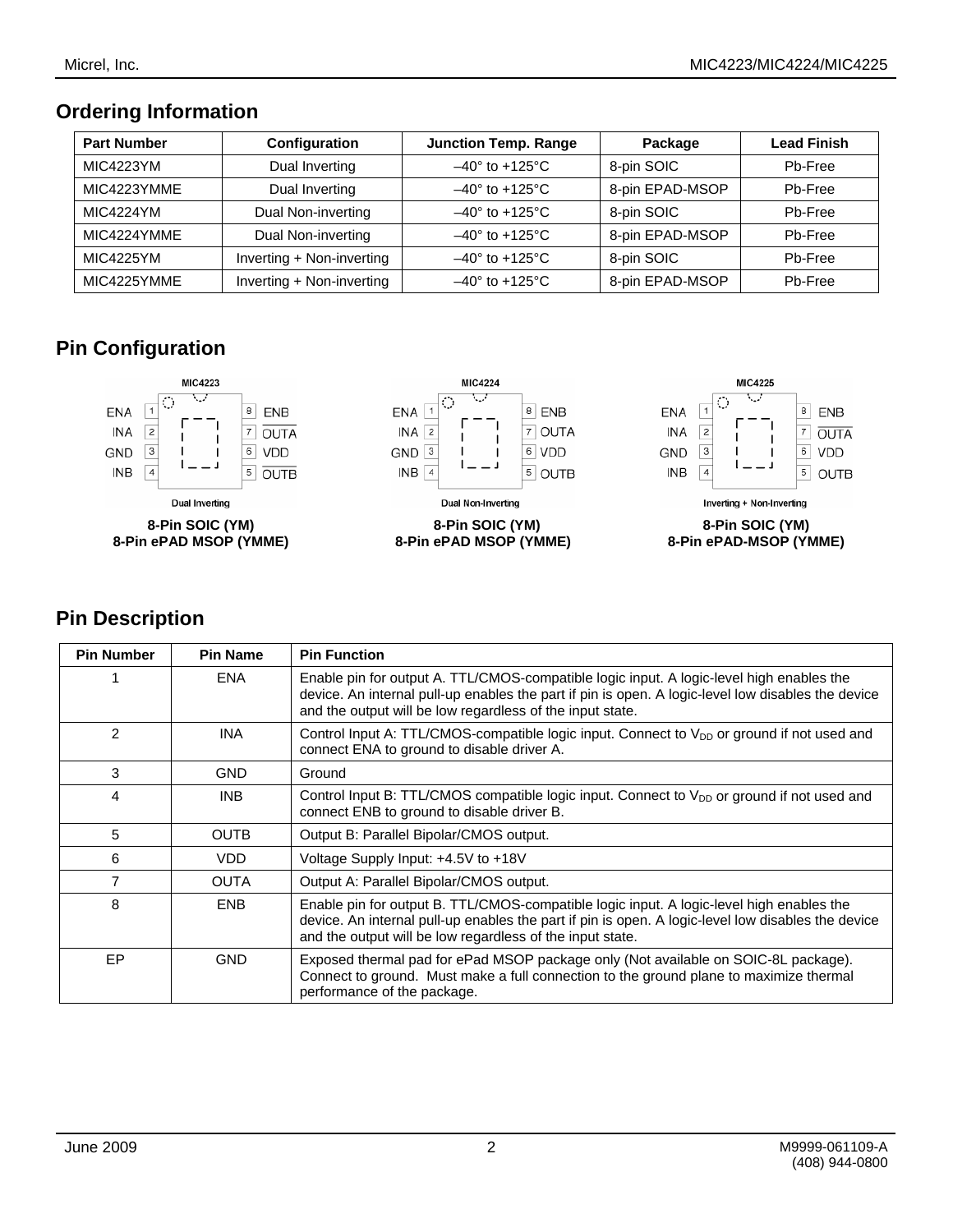# **Absolute Maximum Ratings(1)**

| Input Voltage $(V_{\text{INA}}, V_{\text{INB}})$ $V_{\text{DD}} + 0.3V$ to GND - 5V |  |
|-------------------------------------------------------------------------------------|--|
| Enable Voltage ( $V_{ENA}$ , $V_{ENB}$ )0.3V to $V_{DD}$ + 0.3V                     |  |
| Junction Temperature $(T_J)$ 55°C to +150°C                                         |  |
|                                                                                     |  |
|                                                                                     |  |
|                                                                                     |  |

# **Operating Ratings(2)**

| Junction Temperature $(T_J)$ -40°C to +125°C |
|----------------------------------------------|
|                                              |
|                                              |
|                                              |
|                                              |

### **Electrical Characteristics**

| $4.5V \le V_{DD} \le 18V$ ; C <sub>L</sub> = 2000pF. T <sub>A</sub> = 25°C, bold values indicate full operating junction temperature range, unless noted. |  |  |
|-----------------------------------------------------------------------------------------------------------------------------------------------------------|--|--|
|-----------------------------------------------------------------------------------------------------------------------------------------------------------|--|--|

| Symbol                | <b>Parameter</b>                                       | <b>Condition</b><br>Min                                              |                 | <b>Typ</b> | <b>Max</b> | <b>Units</b> |
|-----------------------|--------------------------------------------------------|----------------------------------------------------------------------|-----------------|------------|------------|--------------|
| Input                 |                                                        |                                                                      |                 |            |            |              |
| V <sub>IH</sub>       | Logic 1 Input Voltage                                  |                                                                      | 2.4             | 2.2        |            | $\vee$       |
| $V_{IL}$              | Logic 0 Input Voltage                                  |                                                                      |                 | 1.95       | 0.8        | $\vee$       |
| <b>Hysteresis</b>     |                                                        |                                                                      |                 | 0.25       |            | $\vee$       |
| $I_{IN}$              | Input Current                                          | $0 \leq V_{IN} \leq V_{DD}$                                          | $-1$<br>$-10$   |            | 1<br>10    | μA<br>μA     |
|                       |                                                        | $V_{IN} = -5V$                                                       |                 | $-40$      |            | mA           |
| Output                |                                                        |                                                                      |                 |            |            |              |
| $V_{OH}$              | <b>High Output Voltage</b>                             | $I_{\text{OUT}} = -10 \text{mA}$ , $V_{\text{DD}} = 18 \text{V}$     | $V_{DD} - 0.45$ |            |            | $\vee$       |
| $V_{OL}$              | Low Output Voltage                                     | $I_{OUT} = 10mA$ , $V_{DD} = 18V$                                    |                 |            | 0.30       | $\vee$       |
| <b>RO</b>             | Output Resistance - Source<br>Output Resistance - Sink | $I_{OUT} = -10mA$ , $V_{DD} = 18V$<br>$I_{OUT} = 10mA, V_{DD} = 18V$ |                 | 30<br>16   | 45<br>30   | Ω            |
| <b>IPK</b>            | Peak Output Current                                    | $V_{DD} = 8V$                                                        |                 | ±3         |            | A            |
|                       |                                                        | $V_{DD} = 12V$                                                       |                 | ±4         |            |              |
| I.                    | Latch-Up Protection                                    | Withstand reverse current                                            |                 | >500       |            | mA           |
| <b>Switching Time</b> |                                                        |                                                                      |                 |            |            |              |
| $t_{\mathsf{R}}$      | <b>Rise Time</b>                                       | Test Figure 1; $C_L = 2000pF$                                        |                 | 15         | 40         | ns           |
| $t_{\text{F}}$        | Fall Time                                              | Test Figure 1; $C_L = 2000pF$                                        |                 | 15         | 40         | ns           |
| $t_{D1}$              | Delay Time                                             | Test Figure 1; $C_L = 2000pF$                                        |                 | 25         | 45         | ns           |
| $t_{D2}$              | Delay Time                                             | Test Figure 1; $C_L = 2000pF$                                        |                 | 35         | 50         | ns           |
| Enable (ENA, ENB)     |                                                        |                                                                      |                 |            |            |              |
| $V_{EN_H}$            | High Level Enable Voltage                              | LO to HI transition                                                  | 2.4             | 1.9        |            | $\vee$       |
| $V_{EN\_L}$           | Low Level Enable Voltage                               | HI to LO transition                                                  |                 | 1.55       | 0.8        | $\vee$       |
| <b>Hysteresis</b>     |                                                        |                                                                      |                 | 0.35       |            | $\vee$       |
| $R_{EN}$              | Enable Impedance                                       | $V_{DD} = 18V$ , $V_{ENA} = V_{ENB} = GND$                           |                 | 100        |            | $k\Omega$    |
| t <sub>D3</sub>       | Propagation Delay Time                                 | $C_L = 2000pF$                                                       |                 | 20         | 60         | ns           |
| t <sub>D4</sub>       | Propagation Delay Time                                 | $C_L = 2000pF$                                                       |                 | 45         | 150        | ns           |
| <b>Power Supply</b>   |                                                        |                                                                      |                 |            |            |              |
| $I_{SH}$              | Power Supply Current                                   | $V_{INA} = V_{INB} = 3.0 V$ , $V_{ENA} = V_{ENB} = open$             |                 | 1.7        | 2.5        | mA           |
| $I_{SL}$              | Power Supply Current                                   | $V_{INA} = V_{INB} = 0.0 V$ , $V_{ENA} = V_{ENB} = open$             |                 | 0.7        | 1.5        | mA           |

#### **Notes:**

1. Exceeding the absolute maximum rating may damage the device.

2. The device is not guaranteed to function outside its operating rating.

3. Devices are ESD sensitive. Handling precautions recommended. Human body model, 1.5kΩ in series with 100pF.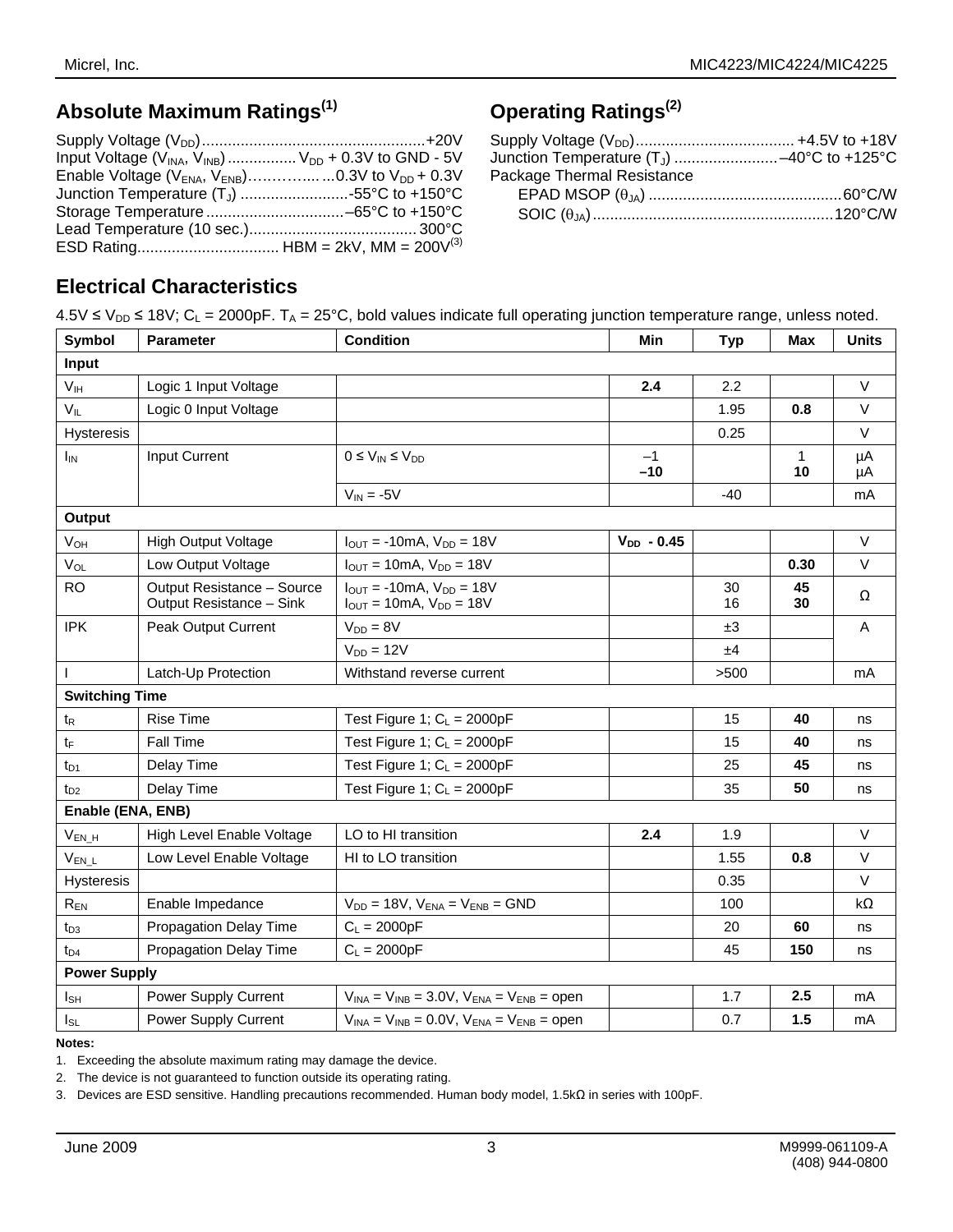### **Test Circuit**

**Timing Diagram** 







 $5\vee$  $5\vee$ 90% 90% INA, B INA,B 10% 10% 0V 0V  $t_{\mathsf{R}}$ t  $t_{D2}$  $t_{D2}$  $V_{DD}$  $V_{DD}$  $-90%$  $-90%$ 90% 90% OUTA,B OUTA,B 10% 10% 10% 10%  $0V 0V -$ **Inverting Driver** Non-Inverting Driver  $5V$ ENA,B  $\mathsf{V}_{\mathsf{IN\_L}}$ V<sub>IN H</sub> 0V  $t_{\rm B}$  $t_{D3}$ 



10%

90%

 $V_{DD}$ 

OUTA,B

 $0V -$ 

t,  $t_{D4}$ 

10%

90%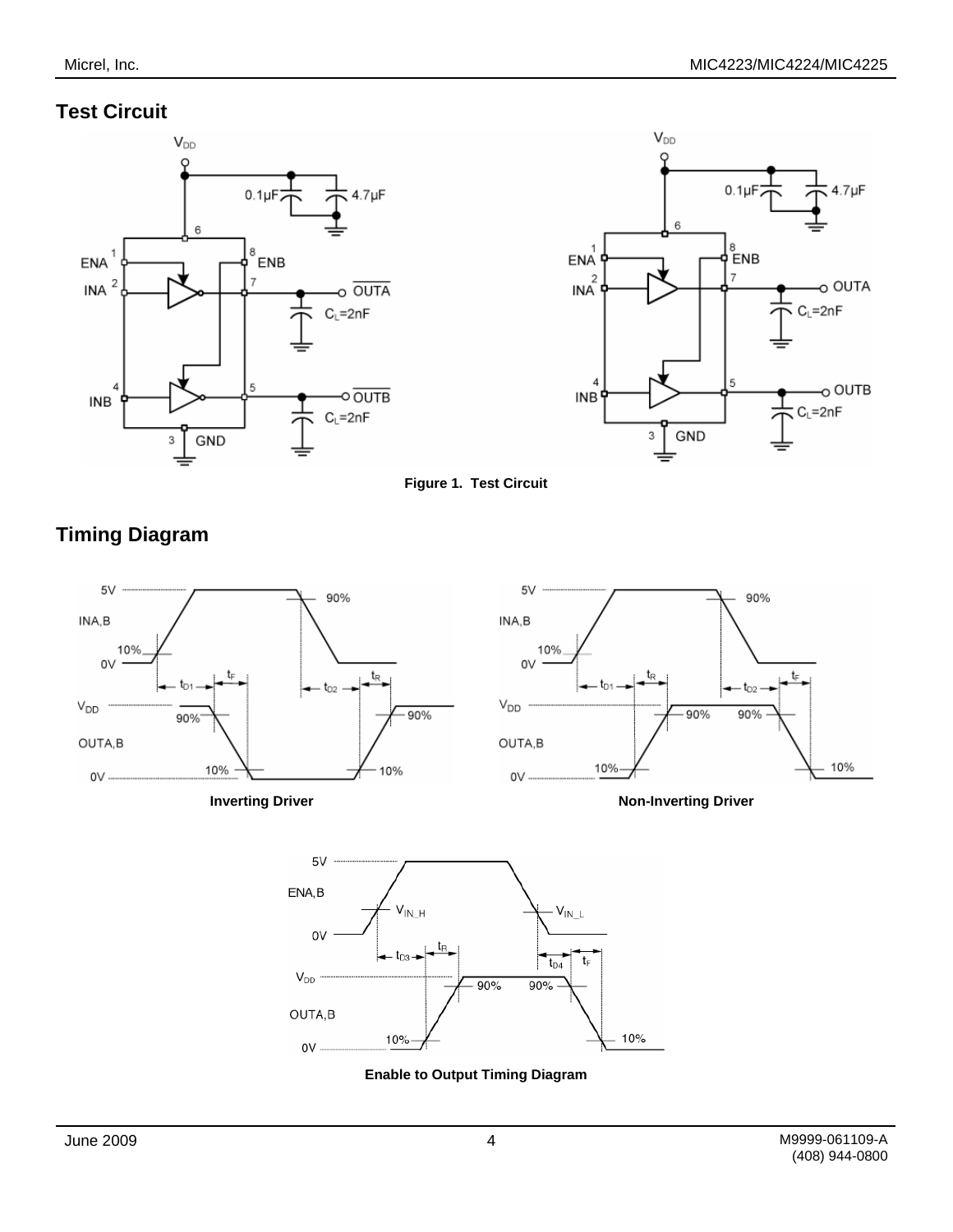### **Typical Characteristics**

Conditions:  $T_A = 25^{\circ}C$ .







**I<sub>DD</sub> vs. V<sub>DD</sub>** (Enabled)



**I<sub>DD</sub>** vs. Temperature **(Switching)**



I<sub>DD</sub> vs. Frequency (V<sub>DD</sub> = 12V) **Both Drivers Switching** 

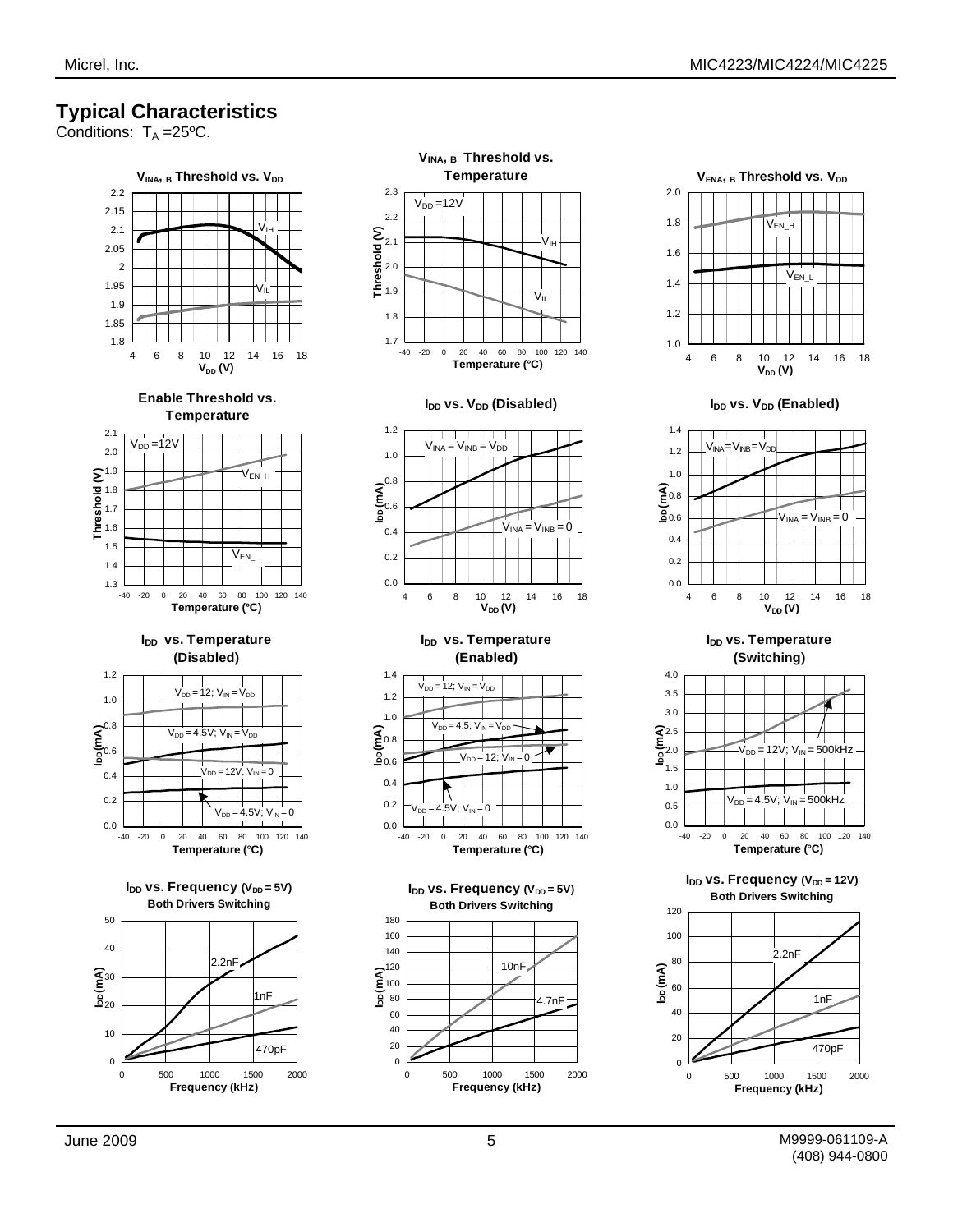#### Conditions:  $T_A = 25^{\circ}C$ .





 $I_{DD}$  vs.  $V_{DD}$  (C<sub>L</sub> = 2.2nF) **Both Drivers Switching** 

18 20



**Output Rise Time vs. VDD** 



**Output Fall Time vs. V<sub>DD</sub>** 



**Propagation Delay (t<sub>D2</sub>)** 



4 6 8 10 12 14 16 18 10 12<br>**V<sub>DD</sub>(V)** 

¥

П

470pl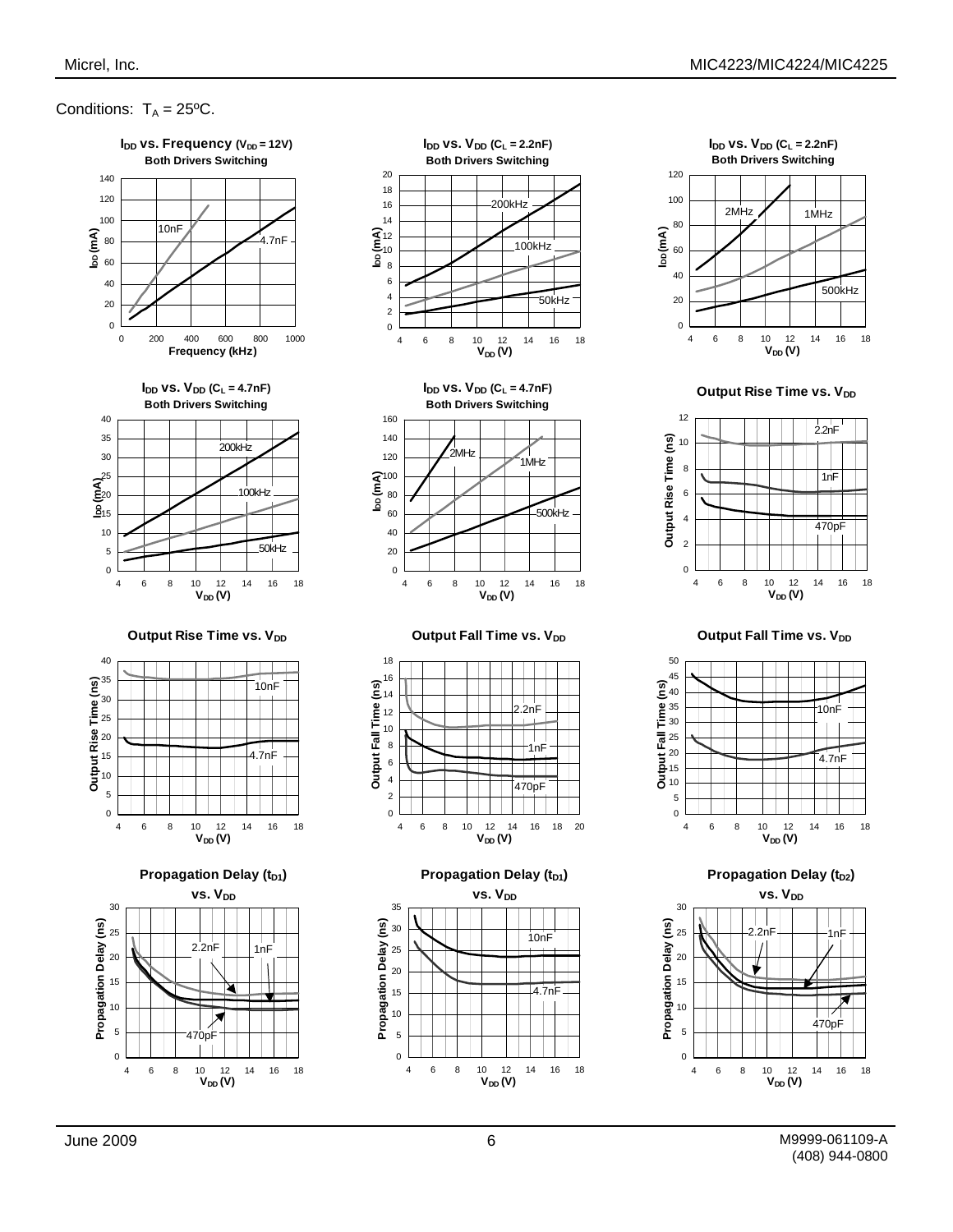**Output Sink Resistance vs. Temperature**

#### Conditions:  $T_A = 25^{\circ}C$ .



-40 -20 0 20 40 60 80 100 120 140 **Temperature (°C)**





**(tD4) vs. Temperature**



 $0 - 40$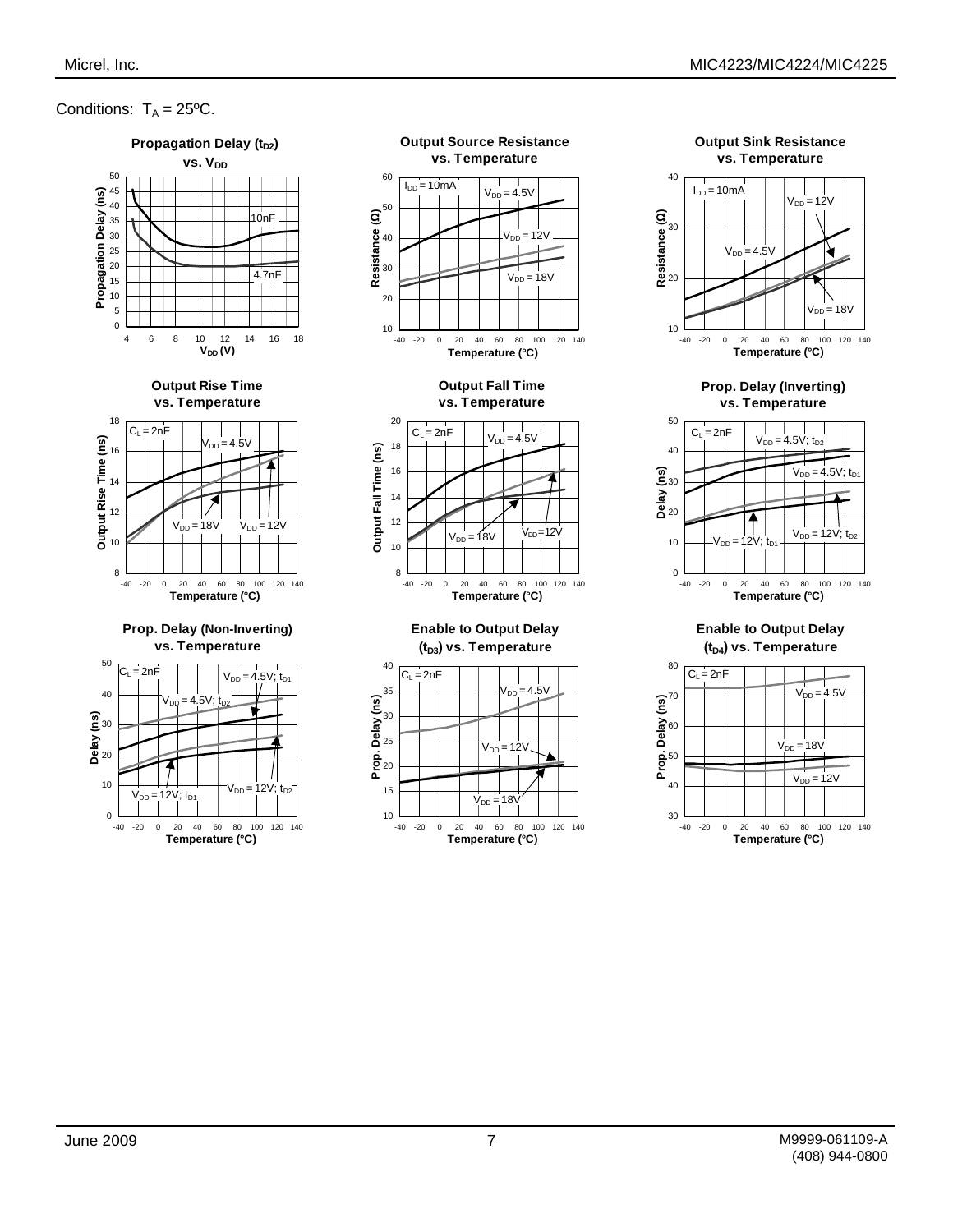### **Functional Diagram**





### **Logic Table**

| <b>Enables</b> |            | <b>Inputs</b> |            | <b>MIC4223</b> |             | <b>MIC4224</b> |             | <b>MIC4225</b> |             |
|----------------|------------|---------------|------------|----------------|-------------|----------------|-------------|----------------|-------------|
| <b>ENA</b>     | <b>ENB</b> | <b>INA</b>    | <b>INB</b> | <b>OUTA</b>    | <b>OUTB</b> | <b>OUTA</b>    | <b>OUTB</b> | <b>OUTA</b>    | <b>OUTB</b> |
| н              | Н          |               |            | н              | н           |                |             | н              |             |
| н              | Н          |               | Н          | н              |             |                | Н           | н              | H           |
| н              | Н          | н             |            |                | H           | н              |             |                |             |
| Н              | Н          | н             | Н          |                |             | н              | H           |                | н           |
|                |            | Χ             | ⋏          |                |             |                |             |                |             |

#### **Block Diagram**

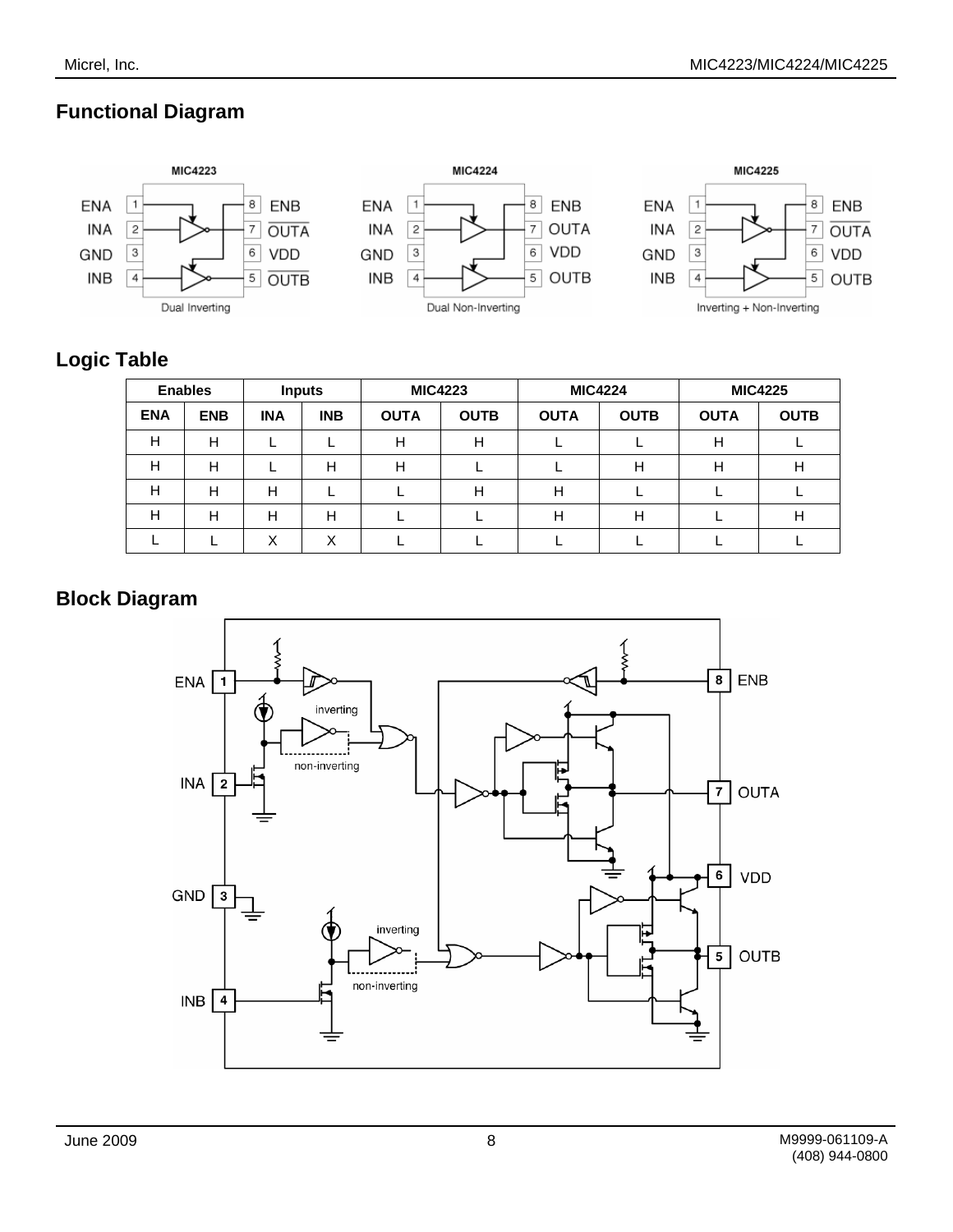### **Functional Description**

The MIC4223, MIC4224 and MIC4225 are a family of dual high speed, high current drivers. The drivers come in both inverting and non-inverting versions. Each driver has an enable pin that turns the output off (low) regardless of the input.

The MIC4223 is a dual inverting driver. The MIC4224 is a dual non-inverting driver and the MIC4225 contains an inverting and non-inverting driver.

#### **Enable**

Each output has an independent enable pin that forces the output low when the enable pin is driven low. Each enable pin is internally pulled-up to  $V_{DD}$ . The outputs are enabled by default if the enable pin is left open. Pulling the enable pin low, below its threshold voltage, forces the output low. A fast propagation delay between the enable and output pins quickly disables the output, which is a requirement during a system fault condition.

#### **Input Stage**

The driver input stage is high impedance, TTL-compatible input stage. The driver's input threshold voltage makes it compatible with TTL and CMOS devices that are powered from supply voltages between 3V and  $V_{DD}$ . Hysteresis on the input pin improves noise immunity and prevents input signals with slow rise times from falsely triggering the output. The VDD pin current is slightly higher when the input voltage is above the high level threshold. See the Typical Characteristic graphs for additional information.

The input voltage signal may go up to -5V below ground without damage to the driver or cause a latch up condition. Negative input voltages that are 0.7V below ground or greater will increase propagation delay.

#### **Output Driver Section**

A functional diagram of the driver output is shown in Figure 2. The output drive is a parallel combination of MOSFET and Bipolar transistor. For a given silicon area, a bipolar device has a lower on-resistance than an equivalent MOS device. It sources and sinks current more consistently as the voltage across it changes. The low drive impedance of the bipolar allows fast turn-on and turn-off of the external MOSFET. The driver's internal MOSFET gives the output near rail-to-rail drive capability. This ensures a low  $R_{DSON}$ for the external MOSFET as well as noise immunity from dv/dt induced glitching.



**Figure 2. Output Driver** 

The slew rate of the output is non-adjustable and depends only on the  $V_{DD}$  voltage and how much capacitance is present at the OUTA, B pin. Changing the slew rate at the driver's input pin will not affect the output rise or fall times. The slew rate at the MOSFET gate can be adjusted by adding a resistor between the MOSFET gate and the driver output.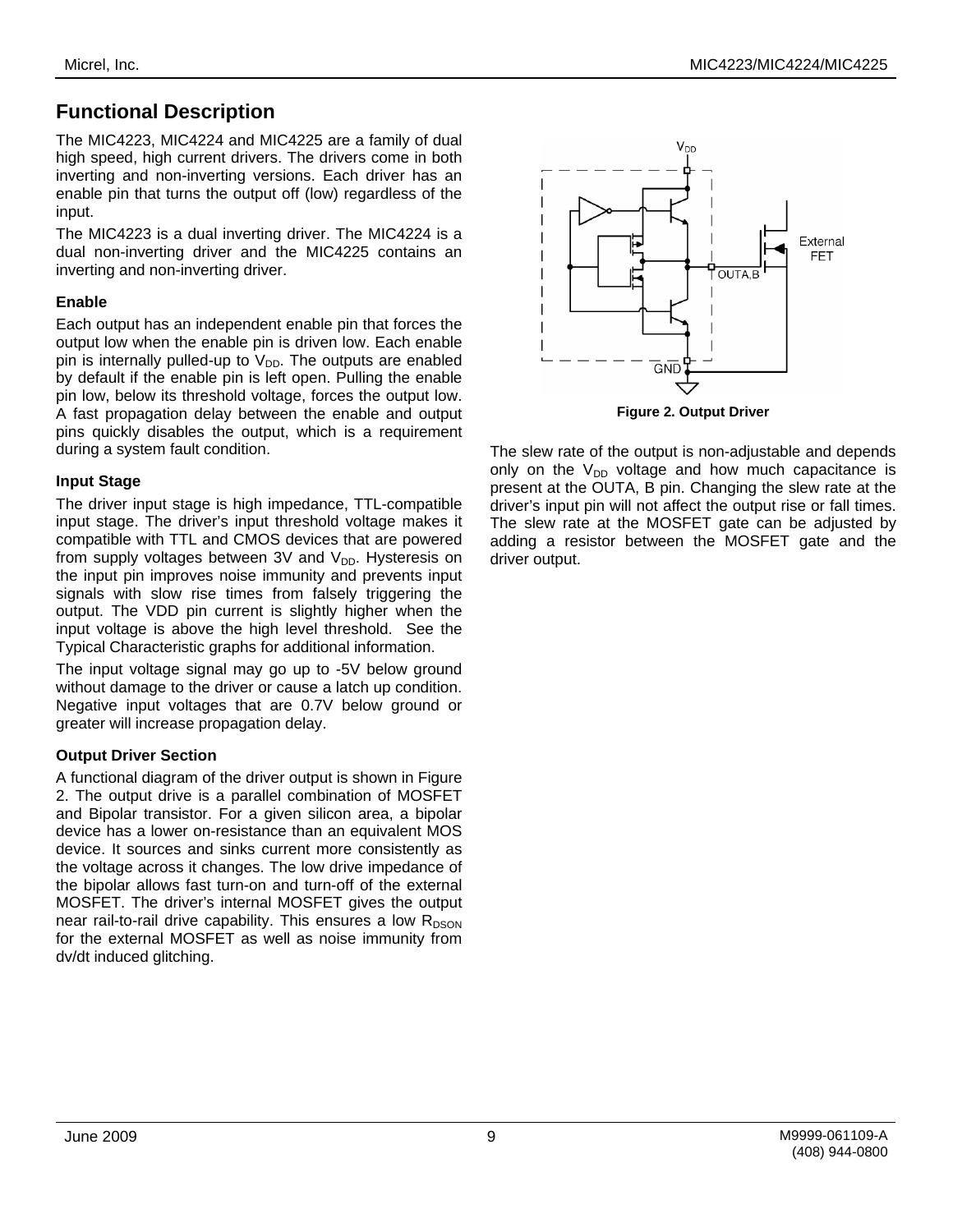Output driver stage dissipation

Quiescent current dissipation used to supply the internal logic and control functions.

#### **Output Driver Stage Power Dissipation**

Power dissipation in the driver's output stage is mainly caused by charging and discharging the gate to source and gate to drain capacitance of the external MOSFET. Figure 3 shows a simplified circuit of the MIC4223 driving an external MOSFET.



**Figure 3. Functional MOSFET/Driver Diagram** 

#### *Dissipation Caused by Switching the External MOSFET*

Energy from capacitor  $C_{VDD}$  is used to charge up the input capacitance of the MOSFET ( $C_{GD}$  and  $C_{GS}$ ). The energy delivered to the MOSFET is dissipated in the upper driver MOSFET and Bipolar impedances. The effective capacitance of  $C_{GD}$  and  $C_{GS}$  is difficult to calculate since they vary non-linearly with  $I_D$ ,  $V_{GS}$ , and  $V_{DS}$ . Fortunately, most power MOSFET specifications include a typical graph of total gate charge vs.  $V_{GS}$ . Figure 4 shows a typical MOSFET gate charge curve. The graph illustrates that for a gate voltage of 10V, the MOSFET requires about 23.5nC of charge.



**Figure 4. MOSFET Gate Charge vs. V<sub>GS</sub>** 

The energy dissipated during turn-on is calculated as:

$$
E = \frac{1}{2} \times C_{iss} \times V_{GS}^2
$$

where  $C_{\text{iss}}$  is the MOSFET's total gate capacitance

but:

$$
Q = C \times V
$$
  
so  

$$
E = 1/2 \times Q_G \times
$$

An equivalent amount of energy is dissipated in the driver's sink circuit when the MOSFET turns off. The total energy and power dissipated by the drive components is:

 $E_{DRIVER} = Q_G \times V_{GS}$ *and*

$$
P_{DRIVER} = Q_G \times V_{GS} \times f_S
$$

Where:

EDRIVER is the energy dissipated per switching cycle

P<sub>DRIVER</sub> is the power dissipated by switching the MOSFET on and off

 $Q<sub>G</sub>$  is the total Gate charge at  $V<sub>GS</sub>$ 

 $V_{GS}$ 

 $V_{GS}$  is the MOSFETs Gate to Source voltage

 $f<sub>S</sub>$  is the switching frequency of the Gate drive circuit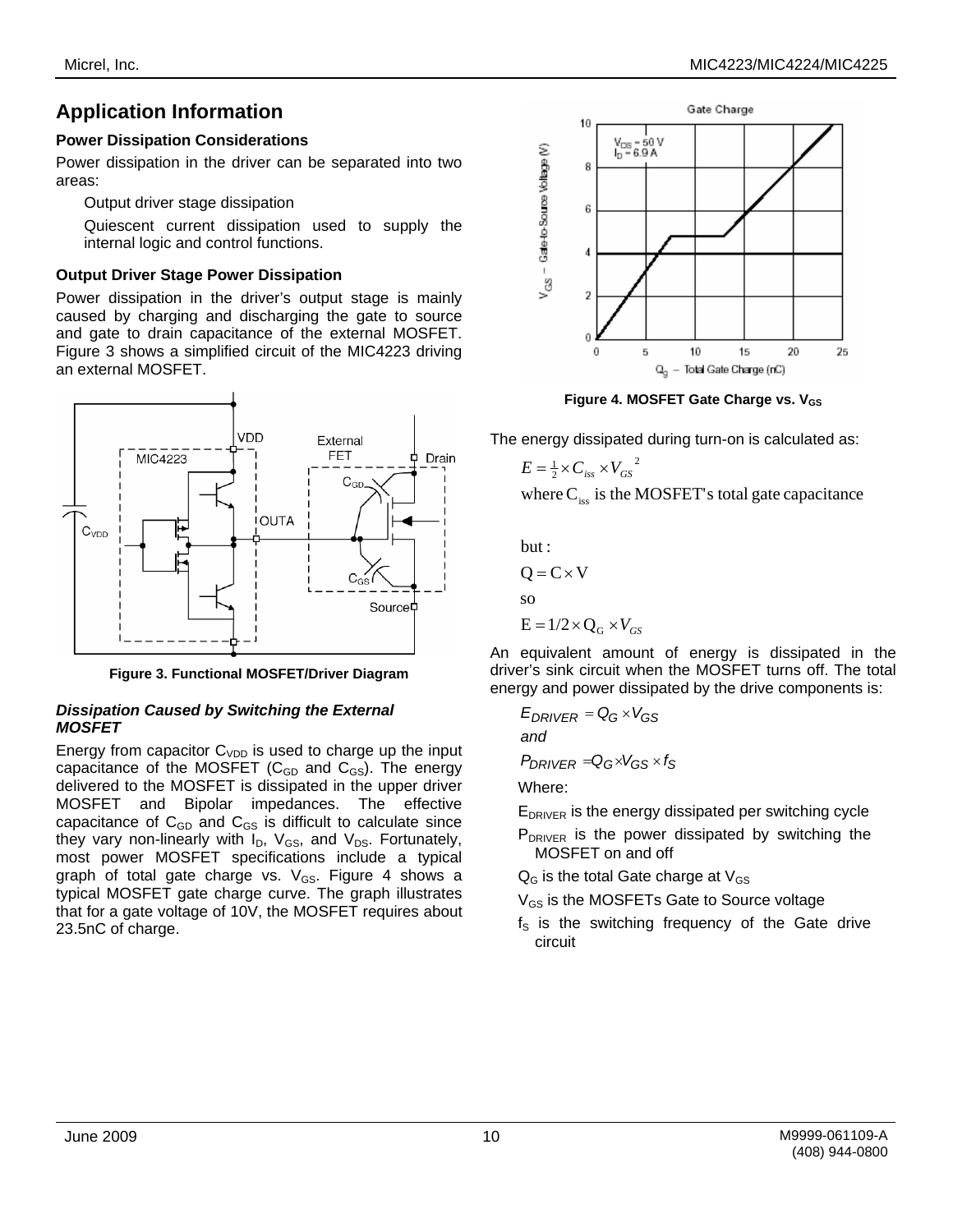Quiescent current powers the internal logic, level shifting circuitry and bias for the output drivers. This current is proportional to operating frequency and  $V_{DD}$  voltage. The typical characteristic graphs show how supply current varies with switching frequency and supply voltage.

The power dissipated by the driver's quiescent current is:

 $P diss_{\text{quiescent}} = V_{DD} \times I_{DD}$ 

#### **Total Power Dissipation and Thermal Considerations**

Total package power dissipation equals the power dissipation of each driver caused by driving the external MOSFETs plus the supply current.

$$
Pdiss_{\text{TOTAL}} = Pdiss_{\text{quiescent}} + Pdriver_A + Pdriver_B
$$

The die temperature may be calculated once the total power dissipation is known.

 $T_J = T_A + P$ diss<sub>TOTAL</sub>  $\times \theta_{JA}$ 

Where:

 $T_A$  is the Maximum ambient temperature

 $T_J$  is the junction temperature ( $\degree$ C)

Pdiss<sub>TOTAL</sub> is the power dissipation of the Driver

 $\theta_{JA}$  is the thermal resistance from junction-toambient air (°C/W)

The following graphs help determine the maximum gate charge that can be driven with respect to switching frequency, supply voltage and ambient temperature.

Figure 5a shows the power dissipation in the driver for different values of gate charge with  $V_{DD} = 5V$ . Figure 5b shows the power dissipation at  $V_{DD} = 12V$ . Figure 5c show the maximum power dissipation for a given ambient temperature for the SOIC and ePAD MSOP packages.

The maximum operating frequency of the driver may be limited by the maximum power dissipation of the driver package.





Figure 5a.  $P_{DISS}$  vs.  $Q_G$  and  $f_S$  for  $V_{DD} = 5V$ 



Figure 5b. P<sub>DISS</sub> vs.  $Q_G$  and  $f_S$  for  $V_{DD} = 12V$ 

**Maximum Power** 



**Figure 5c. Maximum PDISS VS. Ambient Temperature**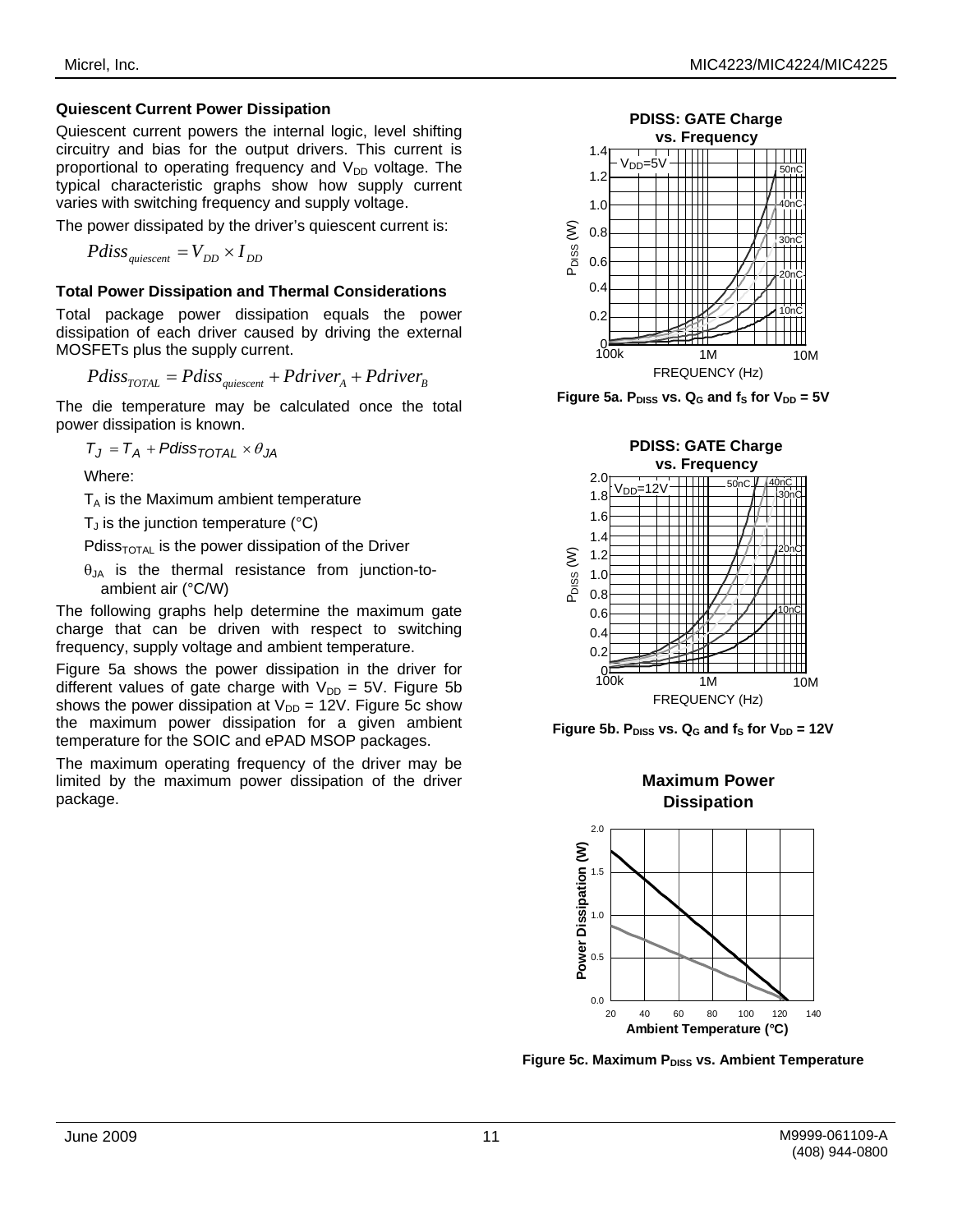#### **Bypass Capacitor Selection**

Bypass capacitors are required for proper operation by supplying the charge necessary to drive the external MOSFETs as well as minimize the voltage ripple on the supply pins.

Ceramic capacitors are recommended because of their low impedance and small size. Z5U type ceramic capacitor dielectrics are not recommended due to the large change in capacitance over temperature and voltage. Manufacturer specifications should be checked to insure voltage and temperature do not reduce the capacitance below the value needed. A minimum value of 1µF is required regardless of the MOSFETs being driven. Larger MOSFETs, with their higher input capacitance may require larger decoupling capacitance values for proper operation. The voltage rating of the capacitors depends on the supply voltage, ambient temperature and the voltage derating used for reliability.

Placement of the decoupling capacitors is critical. The bypass capacitor for  $V_{DD}$  should be placed as close as possible between the VDD and GND pins. The etch connections must be short, wide and direct. The use of a ground plane to minimize connection impedance is recommended. Multiple vias insure a low inductance path and help with power dissipation. Refer to the section on layout and component placement for more information.

#### **Grounding, Component Placement and Circuit Layout**

Nanosecond switching speeds and ampere peak currents in and around the MOSFET driver necessitate proper placement and trace routing of all components. Improper placement may cause degraded noise immunity, false switching and excessive ringing.

Figure 6 shows the critical current paths when the driver outputs go high and turn on the external MOSFETs. It also helps demonstrate the need for a low impedance ground plane. Charge needed to turn-on the MOSFET gates comes from the decoupling capacitors  $C_{VDD}$ . Current in the gate driver flows from  $C_{VDD}$  through the internal driver, into the MOSFET gate and out the Source. The return connection back to the decoupling capacitor is made through the ground plane. Any inductance or resistance in the ground return path causes a voltage spike or ringing to appear on the source of the MOSFET. This voltage works against the gate drive voltage and can either slow down or turn off the MOSFET during the period where it should be turned on.



**Figure 6. Driver Turn-On Current Path** 

Figure 7 shows the critical current paths when the driver outputs go low and turn off the external MOSFETs. Short, low impedance connections are important during turn-off for the same reasons given in the turn-on explanation. Current from the  $V_{DD}$  supply replenishes charge in the decoupling capacitor,  $C_{VDD}$ .



**Figure 7. Driver Turn-Off Current Path** 

The following circuit guidelines should be adhered to for optimum circuit performance:

The  $V_{DD}$  bypass capacitor must be placed close to the VDD and ground pins. It is critical that the etch length between the decoupling capacitor and the VDD and GND pins be minimized to reduce pin inductance. Multiple vias in parallel help minimize inductance in the ground and  $V_{DD}$ paths.

A ground plane is recommended to minimize parasitic inductance and impedance of the return paths. The MIC4223 family of drivers is capable of high peak currents and very fast transition times. Any impedance between the driver, the decoupling capacitors and the external MOSFET will degrade the performance of the circuit.

Trace out the high di/dt and dv/dt paths, as shown in Figures 6 and 7 and minimize etch length and loop area for these connections. Minimizing these parameters decreases the parasitic inductance and the radiated EMI generated by fast rise and fall times.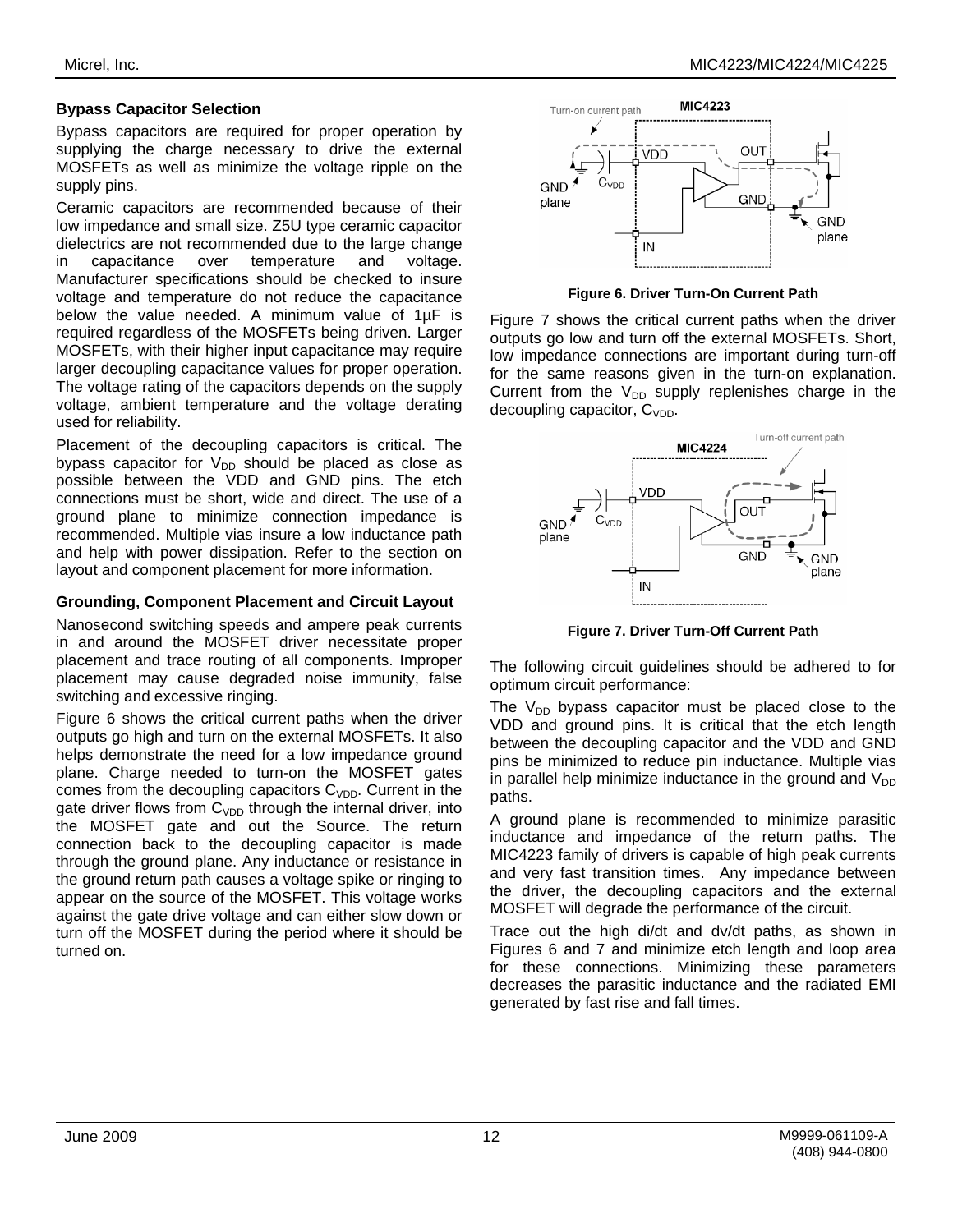### **Evaluation Board Schematic (SOIC)**



**SOIC Package**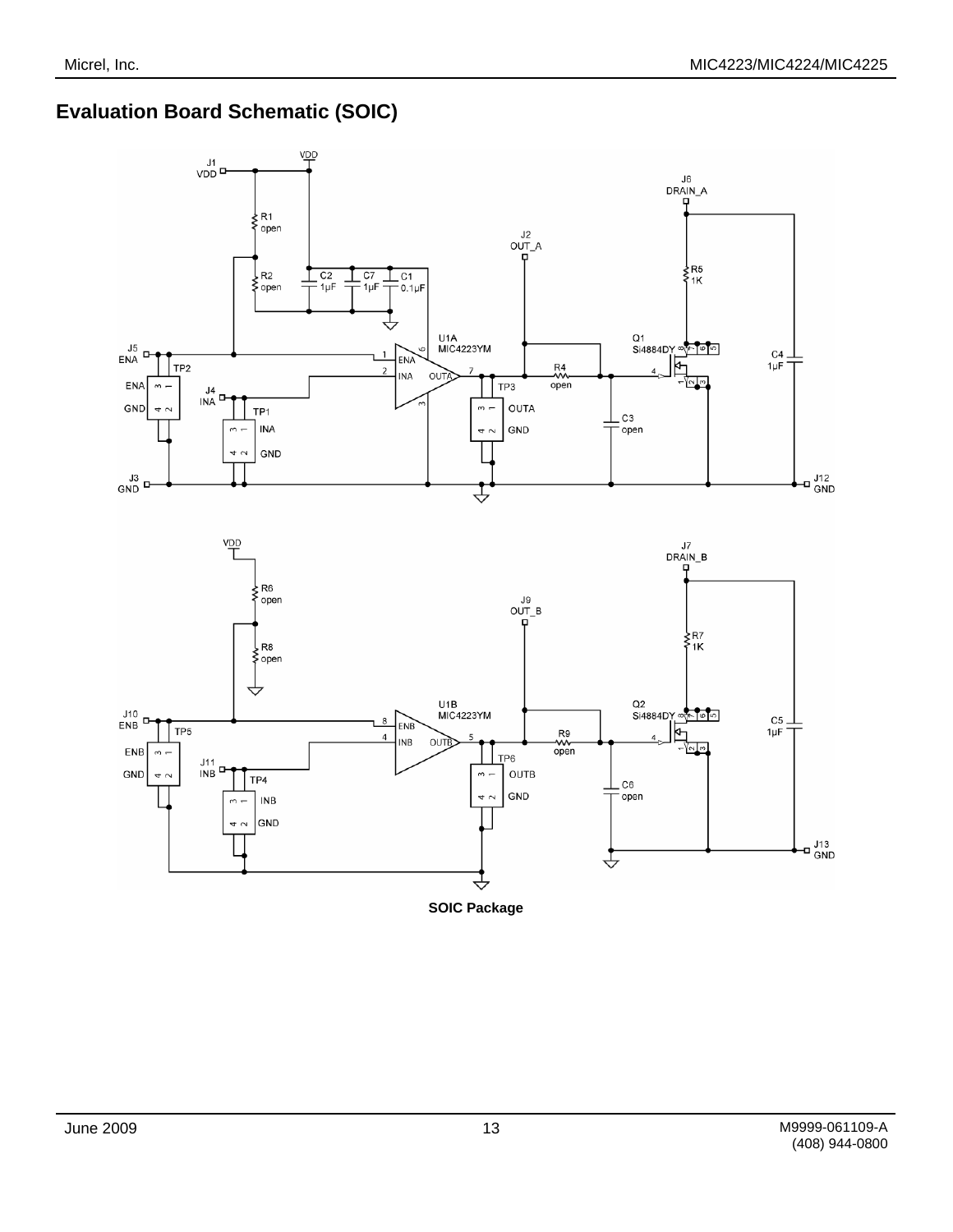# **Bill of Materials (SOIC)**

| <b>Item</b>                     | <b>Part Number</b> | <b>Manufacturer</b>         | <b>Description</b>                                                 | Qty.           |
|---------------------------------|--------------------|-----------------------------|--------------------------------------------------------------------|----------------|
| C <sub>1</sub>                  | VJ0603Y104KXXAT    | Vishay $(1)$                | 0.1µF/25V, X7R Ceramic Capacitor, Size 0603                        |                |
| C <sub>2</sub> , C <sub>7</sub> | C1608X5R1E105M     | $TDK^{(2)}$                 | 1µF/25V, X5R, Ceramic Capacitor, Size 0603                         | $\overline{2}$ |
| or                              | 06033D105MAT       | $AVX^{(3)}$                 | 1µF/25V, X5R, Ceramic Capacitor, Size 0603                         | 2              |
| or                              | GRM188R61E105KA93  | MuRata <sup>(4)</sup>       | 1µF/25V, X5R, Ceramic Capacitor, Size 0603                         | 2              |
| C4, C5                          | C3216X7R1E105K     | $TDK^{(2)}$                 | 1µF/25V, X7R, Ceramic Capacitor, Size 1206                         | 2              |
| or                              | 12063D105MAT       | $AVX^{(3)}$                 | 1µF/25V, X7R, Ceramic Capacitor, Size 1206                         | $\overline{2}$ |
| or                              | GRM31MR71H105KA01  | MuRata <sup>(4)</sup>       | 1µF/25V, X7R, Ceramic Capacitor, Size 1206                         | 2              |
| Q1, Q2                          | Si4174DY           | Vishay $(1)$                | 30V N-Channel MOSFET                                               | 2              |
| C3,<br>R4,                      |                    |                             | Open location - Size 0603                                          | $\Omega$       |
| C6,                             |                    |                             |                                                                    |                |
| R9,                             |                    |                             |                                                                    |                |
| R1,<br>R <sub>2</sub> ,         |                    |                             |                                                                    |                |
| R6, R8                          |                    |                             |                                                                    |                |
| R5, R7                          | CRCW12061001FRT1   | Vishay $(1)$                | 1k $\Omega$ Resistor, Size 1206                                    | 2              |
| U <sub>1</sub>                  | <b>MIC4223YM</b>   | Micrel, Inc. <sup>(5)</sup> | Dual Inverting 4A MOSFET Driver with SOIC Package                  |                |
| <b>or</b>                       | <b>MIC4224YM</b>   | Micrel, Inc. <sup>(5)</sup> | Dual Non-Inverting 4A MOSFET Driver with SOIC Package              |                |
| or                              | <b>MIC4225YM</b>   | Micrel, Inc. <sup>(5)</sup> | Dual Inverting/Non-Inverting 4A MOSFET Driver with SOIC<br>Package | 1              |

**Notes:** 

1. Vishay: www.vishay.com

2. TDK: www.tdk.com

3. AVX: www.avx.com

4. MuRata: www.murata.com

5**. Micrel, Inc:** www.micrel.com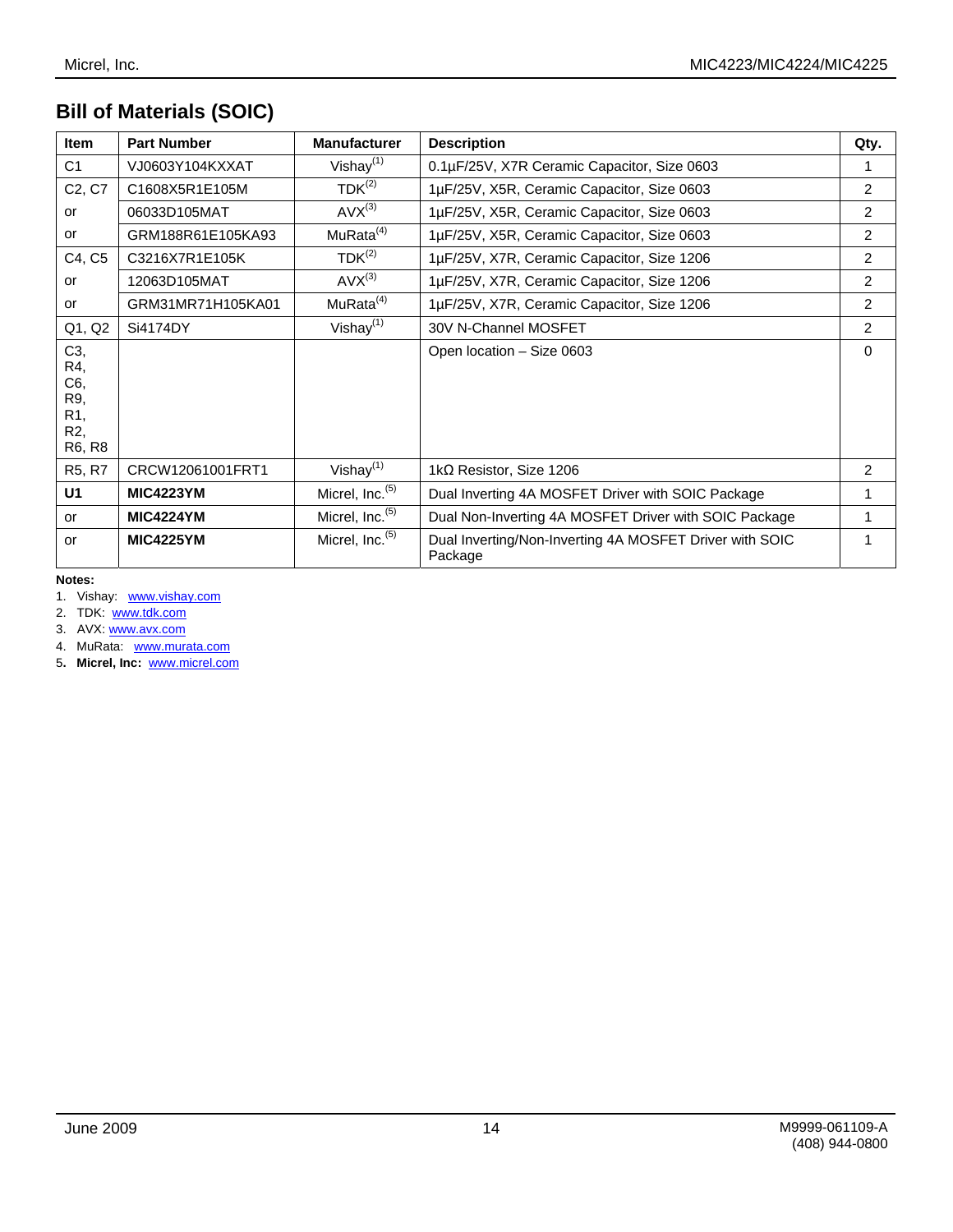# **PCB Layout (SOIC)**

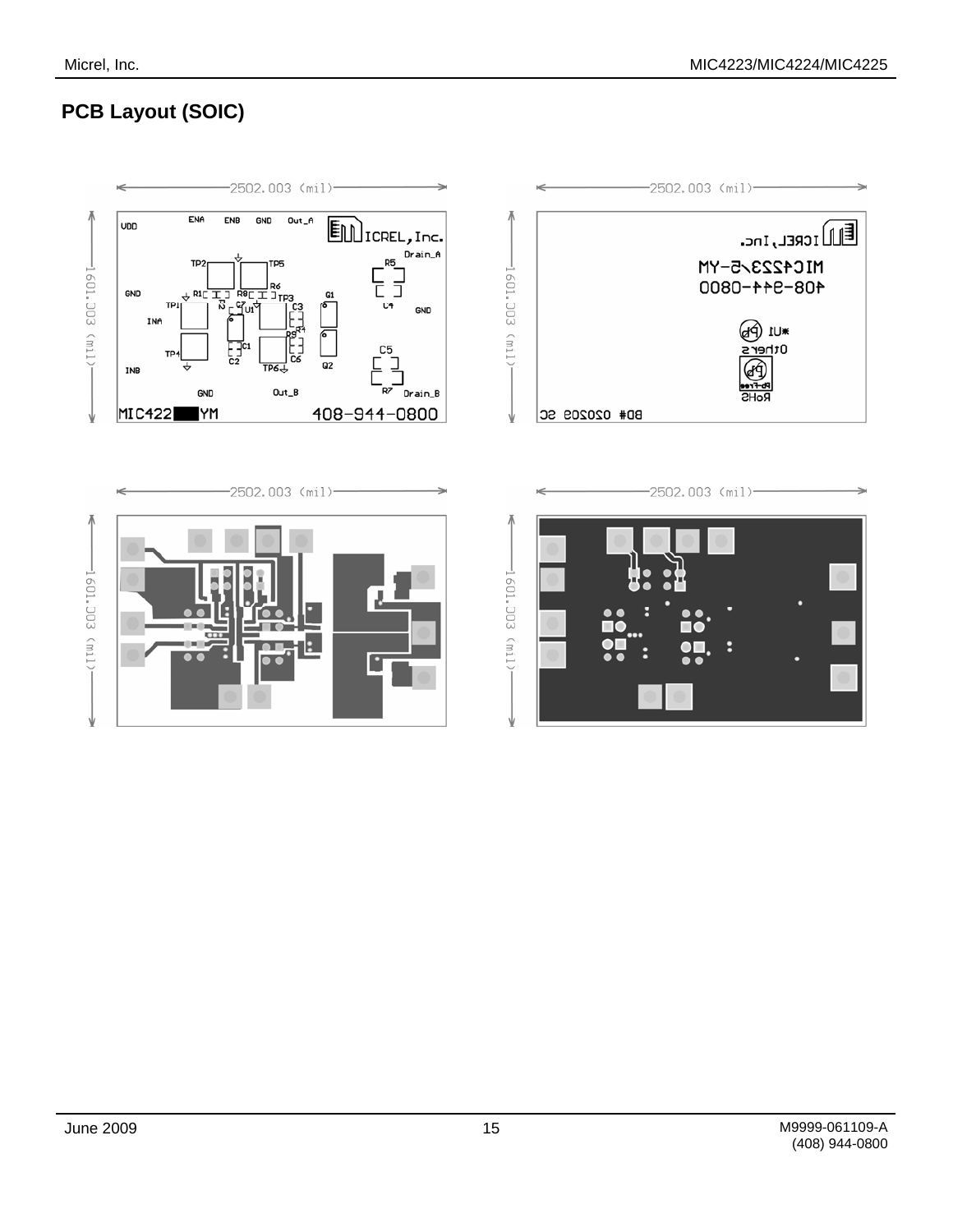### **Evaluation Board Schematic (e-PAD MSOP)**



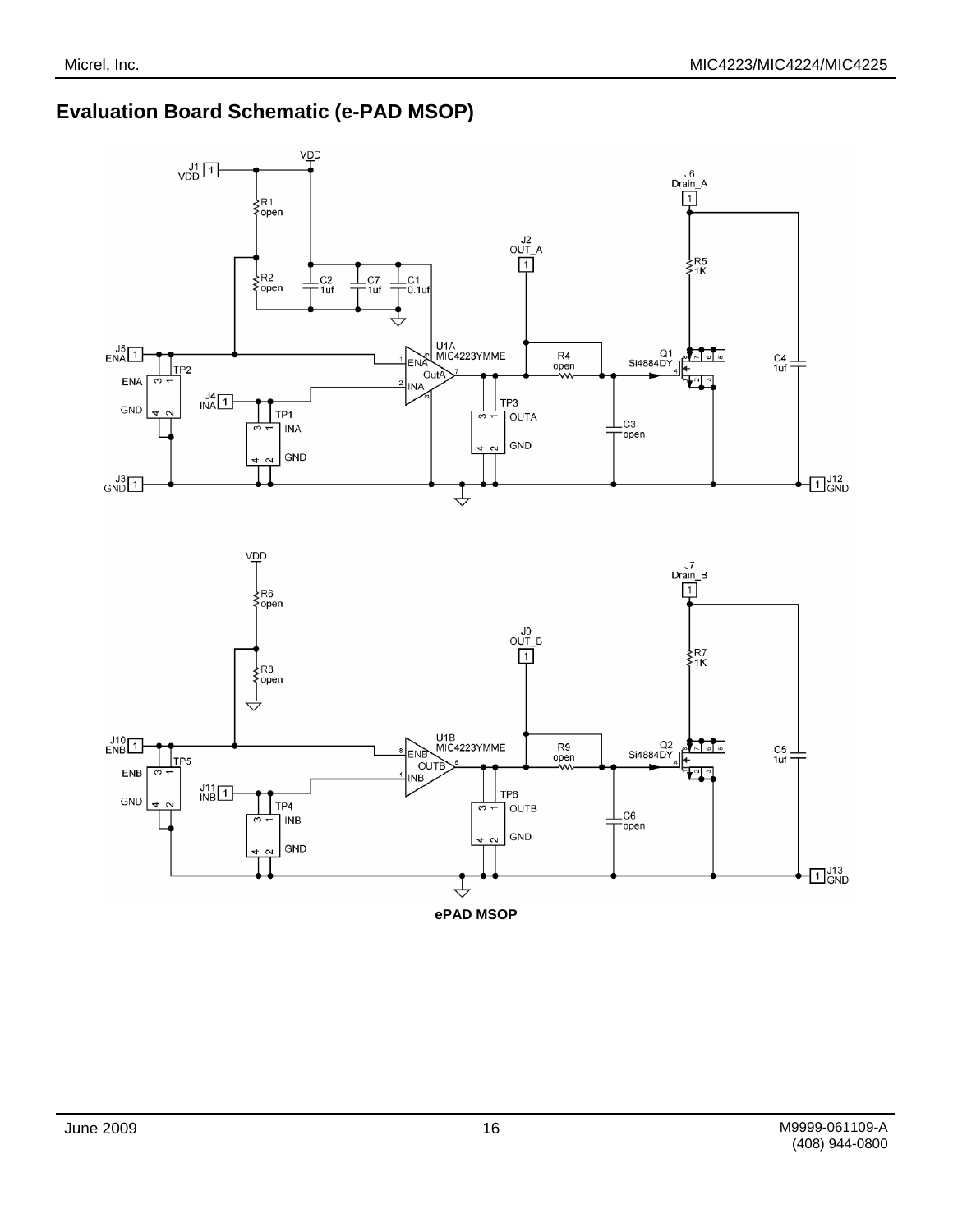# **PCB Layout (ePAD MSOP)**

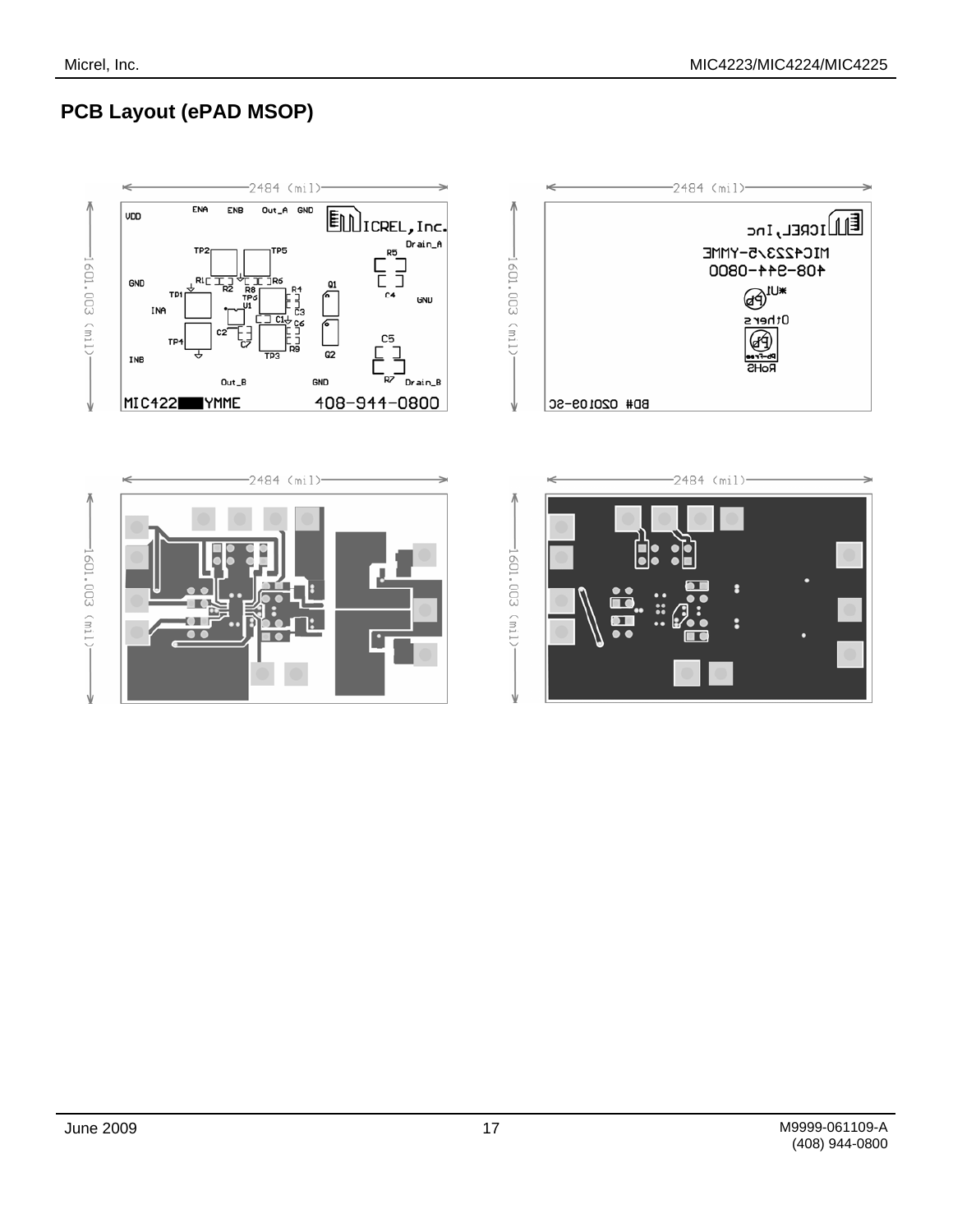# **Bill of Materials (ePAD MSOP)**

| <b>Item</b>                                      | <b>Part Number</b> | <b>Manufacturer</b>         | <b>Description</b>                                                             | Qty.           |
|--------------------------------------------------|--------------------|-----------------------------|--------------------------------------------------------------------------------|----------------|
| C <sub>1</sub>                                   | VJ0603Y104KXXAT    | Vishay $(1)$                | 0.1µF/25V, X7R Ceramic Capacitor, Size 0603                                    | 1              |
| C <sub>2</sub> , C <sub>7</sub>                  | C1608X5R1E105M     | $TDK^{(2)}$                 | 1µF/25V, X5R, Ceramic Capacitor, Size 0603                                     | 2              |
| or                                               | 06033D105MAT       | $AVX^{(3)}$                 | 1µF/25V, X5R, Ceramic Capacitor, Size 0603                                     | $\overline{2}$ |
| or                                               | GRM188R61E105KA93  | MuRata <sup>(4)</sup>       | 1µF/25V, X5R, Ceramic Capacitor, Size 0603                                     | $\overline{2}$ |
| C4, C5                                           | C3216X7R1E105K     | $TDK^{(2)}$                 | 1µF/25V, X7R, Ceramic Capacitor, Size 1206                                     | $\mathcal{P}$  |
| or                                               | 12063D105MAT       | $AVX^{(3)}$                 | 1µF/25V, X7R, Ceramic Capacitor, Size                                          | $\mathcal{P}$  |
| or                                               | GRM31MR71H105KA01  | MuRata <sup>(4)</sup>       | 1µF/25V, X7R, Ceramic Capacitor, Size                                          | $\overline{2}$ |
| C3,<br>R4,<br>C6,<br>R9,<br>R1,<br>R2,<br>R6, R8 |                    |                             | Open location - Size 0603                                                      | 0              |
| Q1, Q2                                           | Si4174DY           | Vishay $(1)$                | 30V N-Channel MOSFET                                                           | 2              |
| R <sub>5</sub> , R <sub>7</sub>                  | CRCW12061001FRT1   | Vishay $(1)$                | 1k $\Omega$ Resistor, Size 1206                                                | $\overline{2}$ |
| U <sub>1</sub>                                   | MIC4223YMME        | Micrel, Inc. <sup>(5)</sup> | Dual Inverting 4A MOSFET Driver with ePAD MSOP Package                         | 1              |
| or<br>or                                         | MIC4224YMME        | Micrel, Inc. <sup>(5)</sup> | Dual Non-Inverting 4A MOSFET Driver with ePAD MSOP<br>Package                  |                |
|                                                  | <b>MIC4225YM</b>   | Micrel, Inc. <sup>(5)</sup> | Dual Inverting/Non-Inverting 4A MOSFET Driver with ePAD<br><b>MSOP Package</b> | 1              |

**Notes:** 

1. Vishay: www.vishay.com

2. TDK: www.tdk.com

3. AVX: www.avx.com

4. MuRata: www.murata.com

5. **Micrel, Inc:** www.micrel.com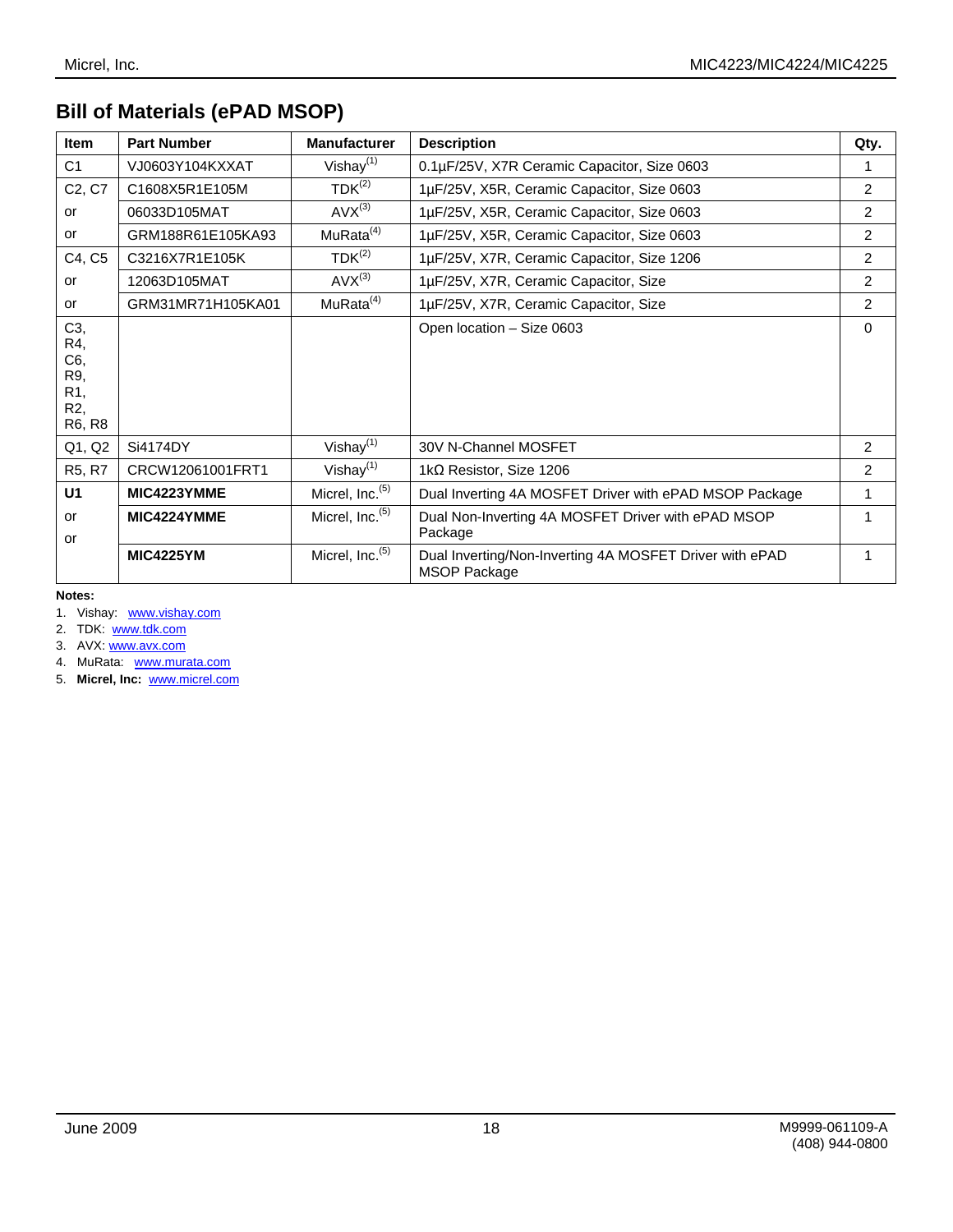### **Package Information**



NOTES:

- 
- 
- **8- FORE SET AND SOLUTIONS ARE IN INCHESTMENT**<br> **8. CONTROLLING DIMENSION:** INCHES.<br> **8. DIMENSION DOES NOT INCLUDE MOLD FLASH OR PROTRUSIONS,<br>
EITHER OF WHICH SHALL NOT EXCEED 0.01000.251<br>
PER SIDE.<br>
<b>8-Pin SOIC (M)** 
	-